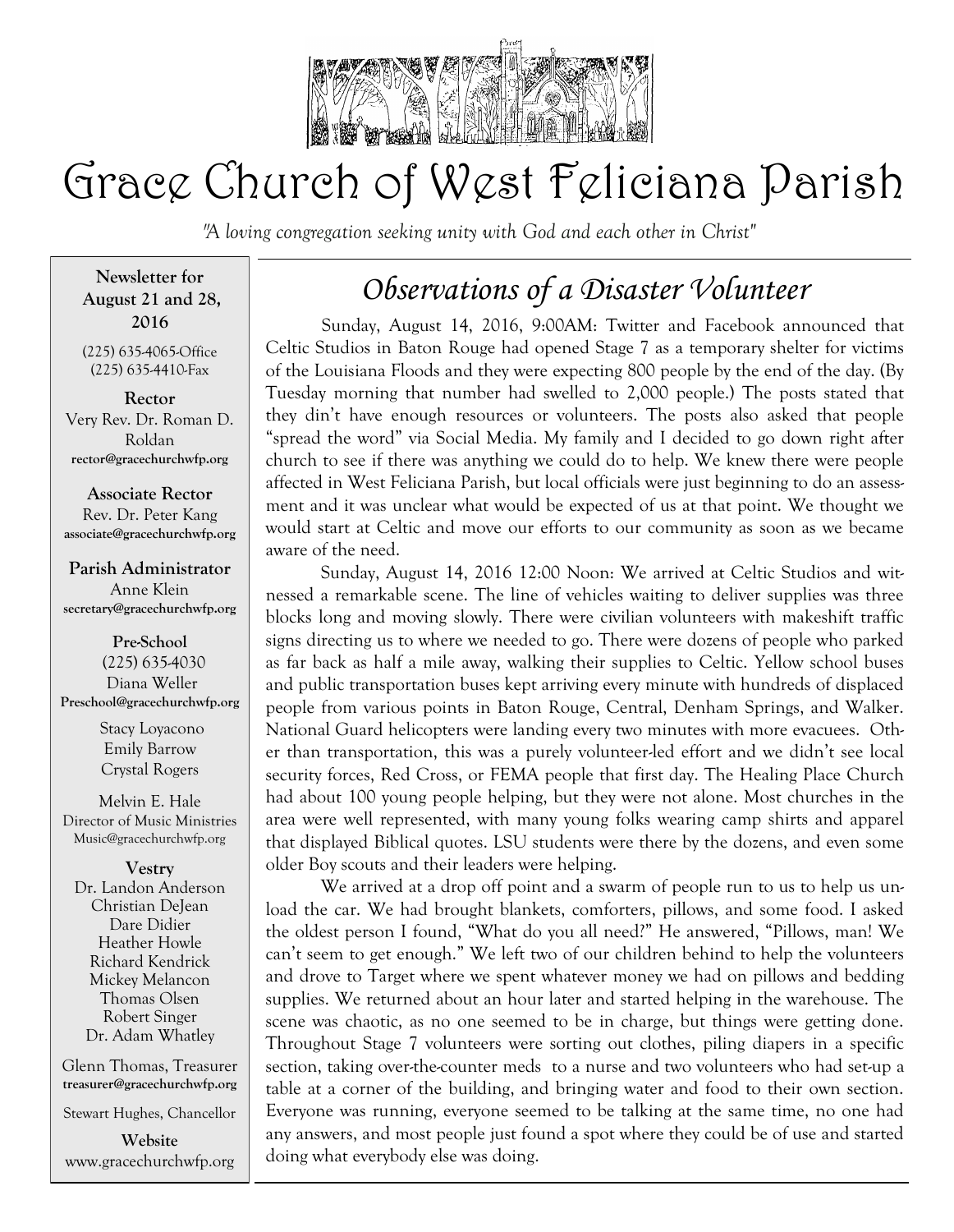In the mean time, the buses kept arriving and Celtic opened Stages 5 and 6 to accommodate them, because it was obvious we were going to need Stage 7 for supplies. From time to time we would get an older volunteer who would ask us, "Have you had any water? Here! Grab this and take a break!" At some point an older couple arrived with a huge cooler of home-made sandwiches and we all grabbed one and kept working. We didn't care what was in the sandwich, all we cared about was that it was good. At some point someone showed up with 4 piping hot boxes of Starbucks coffee. For a few seconds she became the most popular person on Stage 7. The now caffeinated volunteers kept unloading trucks, building piles of clothes to sort out later, and making space for other volunteers as they arrived. The mood was elevated, energies were high, adrenaline was coursing freely through our veins, and work was getting done. We left in the evening as a new wave of volunteers arrived. On our way home we decided to make Jackson Hall a drop off center for supplies and to blast the needs at Celtic Studios via Social Media. My wife and daughter wasted no time and began to Facebook everyone they know locally.

Monday, August 15, 7:00AM. Jackson Hall was opened for business and people started arriving to drop off supplies. A number of youth arrived early to help unload cars and trucks. A group of volunteers were inside Jackson Hall separating items into various tables for easy packing and delivery. My wife was coordinating the efforts, but many community volunteers became involved that first day. At around 8:30AM we got our first volunteer driver. We loaded up her car and mine and my oldest daughter, my 14 year old son, and I, headed out to Celtic. By the end of that first day Jackson Hall had sent 15 loaded cars and trucks with supplies to Celtic Studios. Our local Sports Medicine doctor, Dr. Travis, also turned his office into a makeshift drop-off center and began sending packed trucks to Celtic that same morning. He also had a small army of volunteers helping him. Social Media kept buzzing with instructions as to where to go, addresses of new shelters opened during the night, and what specific volunteers were needed.

When we arrived at Celtic we were surprised that the scene was now orderly. The Red Cross and the National Guard were now on site and they were in charge. All volunteers had to register, we were assigned to where we were most needed, and the atmosphere was no longer as chaotic as the day before. There was a need of translators and I got to work immediately at the medical tent, while my daughter joined the "Gofer Crew" getting supplies for people in the various stages, and my son joined the "Water Crew" with a friend from Saint Francisville. In fact, there were many volunteers from Saint Francisville working at Celtic that day. In between translations at the medical site, I walked around and introduced myself to the Spanish speaking families. They willingly told me their stories. There was a large group of people from Mexico who lived in Central. They lost their trailers and all their possessions. The men work for a groundskeeping service, but haven't been able to get in touch with their boss. They din't know what they would do for housing, start-up money, or schooling for their kids. They were grateful they were safe and asked for prayers. They liked their boss and believed he would help them re-settle, but the longer they were unable to get in touch with him the more anxious they became. By the end of the day, the work supervisor came and took all the families away to a fishing camp in North Louisiana. he had been delayed in getting them because he was setting the camp with enough provisions for the large group. I was moved by his generosity and by the love with which he was welcomed by the worried families and their children.

There was a group of about 30 nursing home patients from a home near Walker. I stopped to say hello and soon engaged an older lady in conversation. She was grateful the doctors at Celtic had been taking good care of her because she has Diabetes. She recounted how she had to be rescued in a boat and how scared she was. She says the "boy" who rescued her and several of her friends looked to be no more than 12, but, "He was a strong little fella!" She didn't remember his name, but was very grateful to him and his friends for saving her life. I have heard story after story about this "Cajun Navy." A group of local young men who rescued hundreds of people and continue to do so. Within 24 hours the nursing home group was relocated to anoth-

*Intercessory prayers are asked for Grace Church members who are ill*: David Barnes, George Black, Wayne Blake, Cecil May Dwyer, Tom Morris, Sara Nelson, Jim Roland, Margie Sheets, Jim Tengler, Wendell Wade, Pam Willson, Jake Wray, Madeline Wright.

#### **Birthdays**

Karina Mulkey, Jamie Farmer-Aug. 21; Sophie Treppendahl-Aug. 22; Eliza Ann Barrow-Aug. 23; Turner McClendon, Arlene Hughes-Aug. 24; Bobby Holmes-Aug 25; Ivey Kendrick, Thomas LaCroix- Aug. 26; George Silbernagel -Aug. 27; Charlie Schneider, Bobby Wilson-Aug. 28; Suzie Silbernagel-Aug. 29; William Fort, Susan Willis-Aug. 30; Mary Jane Opperman-Aug. 31; Tony Horn-Sept. 3.

### **Wedding**

**Anniversaries** Billy and Helen Williams-Aug. 23; George and Suzie Silbernagel-Aug. 25; Bruce and Carol Stamey-Sept. 2.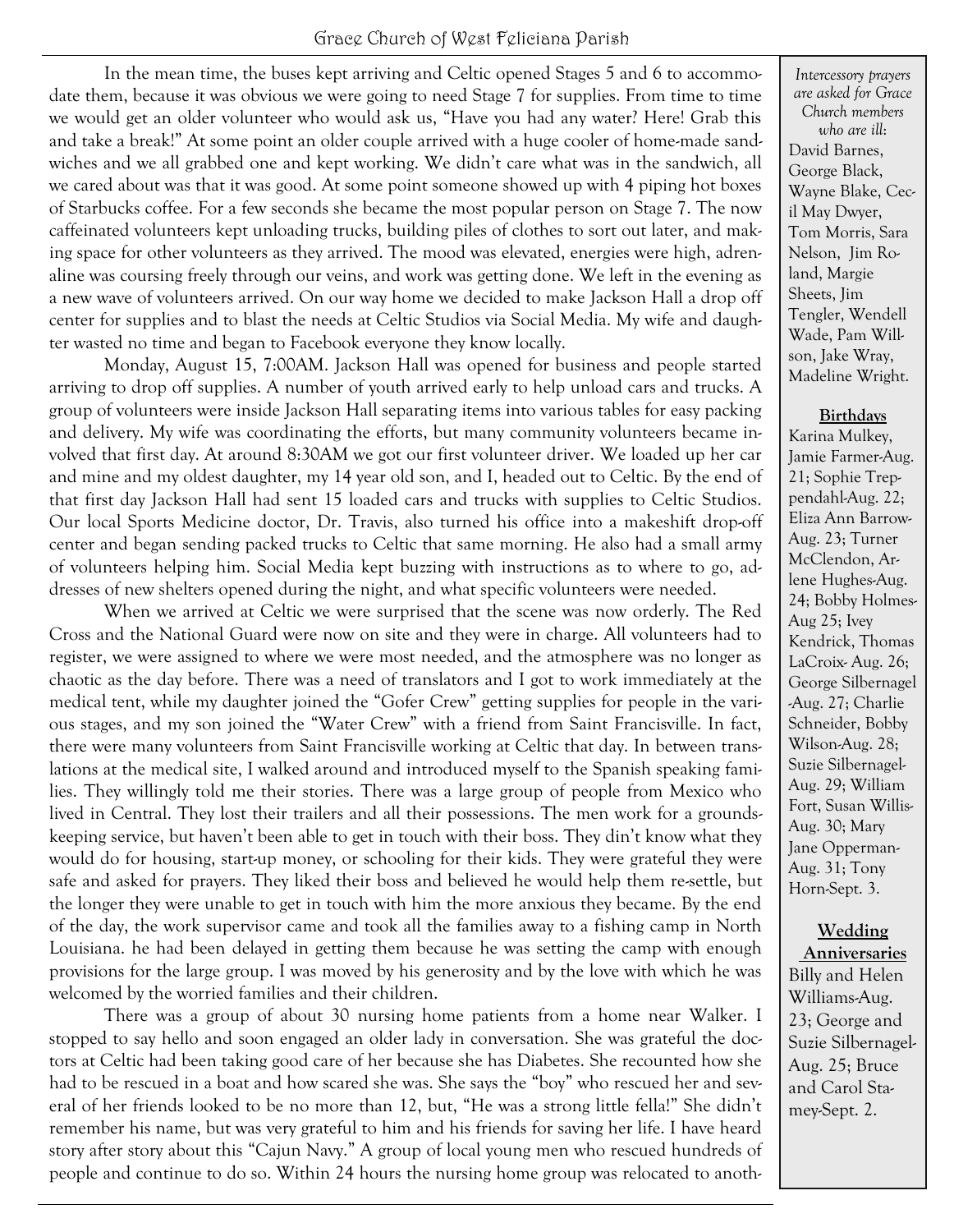*Other persons prayers are asked for:* Charles Barham, Walker Bell, Micaela Kell Bennett, Jolie Berry, Tommy Bishop, Phillip Bowen, Leo Brown, Ben Brown, Steve Brown, Willie Bryant, Randy Bryant, John Caruthers, Jenny Clark, Kitty Claus, Kathleen Davis, Debbie Desmar, Helen Desselles, Molly Douglas, Mark Ellison, Jennifer Erickson, Mark Feltner, Juanita Ferguson, Dennis Flynn, Matthew Gill, Roy Hardin, Parke Henderson, Elmo Hegwood, Wayne Hudnall, Joel James, Michelle Jeansonne, Jill Joffrion, Mary Jo Kaly, Cecil Kelly, Jody Lemoine, Bob Lewis, Jessica Liddle, Max, Paul McGuff, Ralph McKenzie, Lainee Martrain, Mary Anne McCrory, Ruby McKee, Robin Michel, Dorothy Anne Millikin, Jim Mire, Jimmy Mitchell, Rusty Melton, Alice Mier, Mike Morris, Randall Nachman, Barton Platte, Susanna Prescott, Peter Purpera, Carol Ratcliff, Tammy Riggs, Cole Rourke, Stephen Seale, Gwin Shanks, Kaizlyn Shockley, Cade Stapleton, Glenn Thomas III, Terri Thompson, Roland Toups, Denham Turner, Darold Whitmer, Zane Woodward.

*Those serving in the armed forces*: Parker Blanche, Amanda Browning, James Boucher, Jay Christopher, Ryan Coacher, Ben Colia, John Davis, Joseph Dooley, Bryan Geltz, Edward Jenkins, Laura Latson, Shawn Lemons, Terry Palmer, James Powers, Jeff Ragusa, Christopher Willis, Matthew Young, 745th & 746th Exped Squads, 379th & 926th Exped. Support Squads.

nursing home owned by the same company in Lafayette. Their departure opened a large section of Stage 6, which was filled with new evacuees within hours. This was a fluid scene with many people coming and going as National Guard helicopters landed with more evacuees and relatives arrived to rescue their loved ones.

Tuesday and Wednesday were just as busy as Monday: A fluid scene with many people leaving and more "official" government types arriving. I have been at Celtic now for 5 days and the scene has changed dramatically. The volunteer force has become "professionalized" as the Red Cross and National Guard are in charge. The problem with this is that bureaucracy has also taken charge and overwhelmed people are now seen everywhere filling out dozens of pieces of paper, waiting on line for hours to speak to FEMA, and frantically trying to get the attention of the few Social Workers on-site. They now have to fill requests or speak to people in charge to get almost anything. This professionalization of the crisis is necessary for security reasons, but, some people are getting exhausted and, as time passes, tempers are flaring up and people are becoming more desperate. By now, those with a place to go, resources, or support networks, have left. Those who remain are the most fragile: the very poor, the mentally ill, the elderly, the homeless, and the addicted. I worry most about the old and families with children. The few Social Workers on site have been invaluable, but our efforts are insufficient. At times I feel like my work is just a drop of water in an ocean of need.

In the mean time, the scene in West Feliciana Parish has been a true model of public and private partnership. My wife coordinated the efforts at Grace, Lauren Field and her team coordinated the effort at a Parish Level, Dr. Travis remained a collection site in constant communication with other leaders, we have fed hundreds at hotels and in affected neighborhoods, we have done a needs assessment of every home affected and now know who lives where, how many children belong to each home, what immediate resources are needed, and what the long term plan might look like. The leadership team has done a great job and now we have moved the collection sites to Market Hall on Royal Street, from which the efforts will become more centralized and systematized. Our community has been wonderful, donating tons of food, supplies, and even money. Grace volunteers, working alongside dozens of community volunteers, have been wonderful. I am so proud of all of you and your love for all our neighbors regardless of faith tradition. I feel fortunate to be a part of this amazing community.

I have met people from all backgrounds, races, and ages who are now safe because of hundreds of volunteers from around the state. I have felt extremely moved these last few days as I have seen the best of humanity. This is the Louisiana many of us love. Together in spite of our differences! United in common purpose for the sake of those in need. We are more alike than many people think. It is easy to polarize us when it comes to politics, but when it comes to our humanity, no rhetoric can divide us. This week we are neither black nor white nor Hispanic. We are fellow travelers working together to alleviate the needs of our brothers and sisters. I don't know about you, but this brings me great hope. The hard work is just beginning. Please consider contributing financially to our cause. Make checks to Episcopal Relief and Development, The Episcopal Diocese of Louisiana" "Bishop's Fund", or the Saint Francisville Area Foundation. Please mark your checks "Louisiana Flood Relief." Soon I will write another article with additional information about how you can help as we move from emergency assistance to rebuilding and restoration. Please continue to keep us in your prayers. May God continue to bless you, Fr. Roldan+

**St. Mary's Chapel** at Weyanoke will celebrate the Feast of St. Mary's on Saturday, August 20th with a communion service at 10am followed by light refreshments. Everyone is welcome to attend. **St. John's** has a communion service at 10am this Sunday, August 21st.